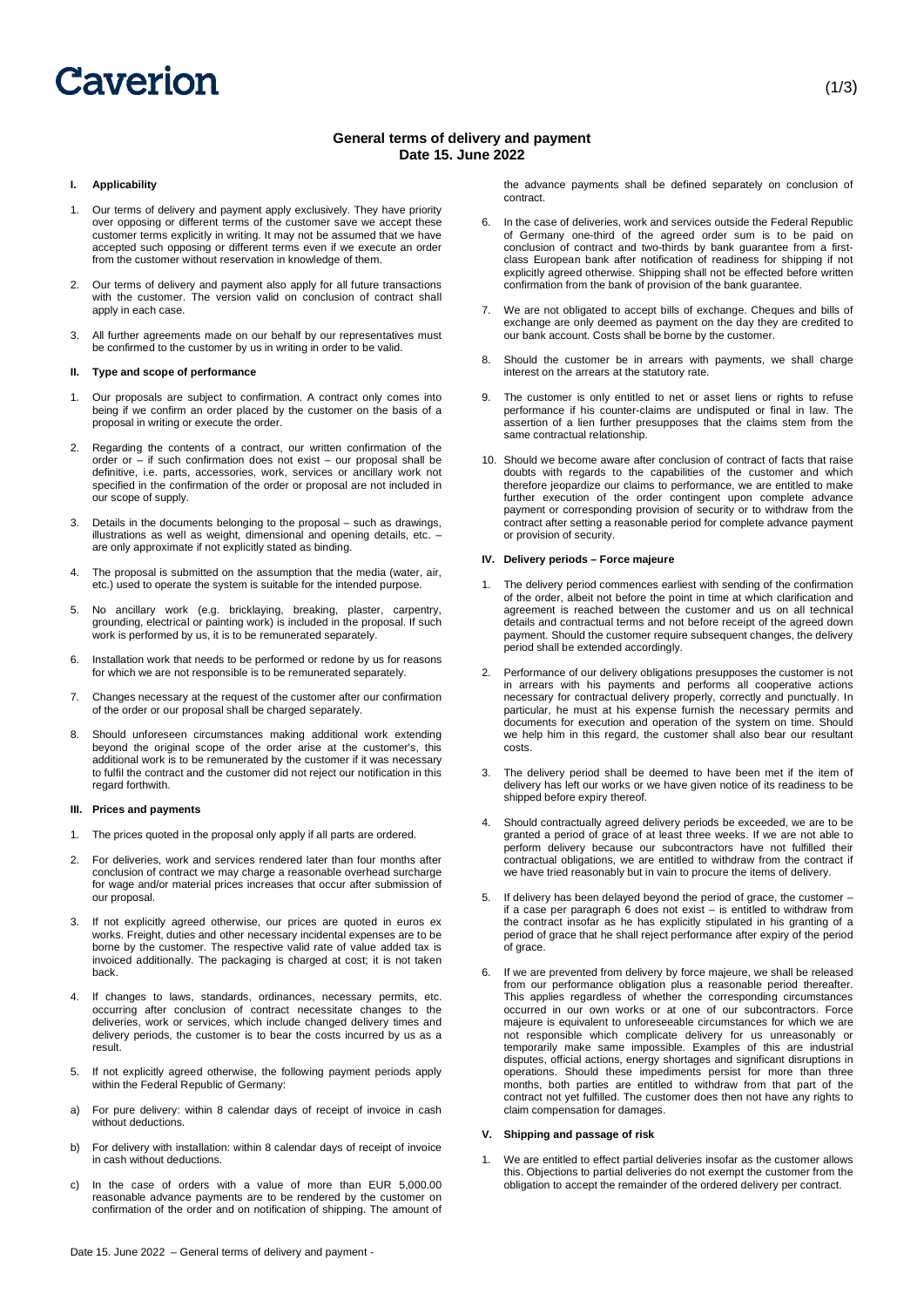# Caverion

# **General terms of delivery and payment Date 15. June 2022**

- 2. The risk passes to the customer on handover of the items of delivery to the carrier even then if partial deliveries are effected or if we have assumed other services, e.g. shipping costs or delivery and erection.
- 3. If shipment is delayed for reasons for which we are not responsible, the risk passes to the customer already with notification of readiness to ship.
- 4. If shipment is delayed at the request of the customer or if the customer does not accept the delivery, we are entitled to store the items of delivery at the customer's risk and, commencing one day after notification of shipment, to charge the costs incurred by storage, and in the case of storage in our works at least ½% of the invoice sum for every month.
- 5. We are entitled, other rights notwithstanding, to dispose of the item of delivery otherwise and to supply the customer within a reasonably extended period if the delivery is not called within a reasonable period set by us.

# **VI. Installation**

- 1. If not otherwise explicitly agreed, installation work is effected according to our current General Maintenance, Assembly, Customer Service and Repair conditions, which are available on the internet at www.caverion.de.
- 2. The customer must assume at his expense and provide punctually the following:
	- a) all earth, foundation, plumbing, roofing, structural steel, construction and other non-branch ancillary work as well as the opening and closing of openings, slots, tap holes, inspection facilities in walls, ceilings and shafts, electrical, cabling and control work, insofar as they were not explicitly contracted from us, including the necessary skilled and unskilled labour, building materials and tools.
	- b) the items and materials necessary for installation and commissioning such as scaffolds, hoists and other equipment, fuels and lubricants.
	- c) energy and water at the points of use including connections, heating, lighting, water retention, winter seals and heating.
	- d) at the installation site for storing of the machinery, parts, apparatus, materials, tools, etc. sufficiently large and suitable dry and lockable rooms and for the installation personnel suitable work and recreational rooms including suitable sanitary facilities commensurate with the circumstances; for the rest the customer must, to protect the possessions of the supplier and the installation personnel on the construction site, take all measures he would to protect his own possessions.
	- e) connection and site preparation work as well as coordinated and approved planning documents as basis for execution.
	- f) expert reports, permits, acceptance certificates, maintenance and operator performances, taxes and charges.

If these performances are not provided by the customer, we can provide them at the customer's expense.

- **3.** Before installation work begins the customer must provide of his own accord the necessary information about the location of concealed electricity, gas and water lines or similar installations and the necessary structural engineering details.
- 4. Before installation or assembly begins all the materials and equipment necessary for the start of work must be available on site and all preparatory work must be sufficiently advanced before erection begins so that installation or assembly can begin as agreed and then continued without interruption. Access routes and the installation or assembly site must have been levelled and cleared.
- **5.** Should installation, assembly or commissioning be delayed due to circumstances for which we or our vicarious agents are not responsible, the customer shall bear the costs for idle times and additional necessary trips of the supplier or installation personnel to a reasonable extent.
- The customer must certify to us or our vicarious agents daily and immediately the duration of the work time of the installation personnel as well as the completion of installation, assembly or commissioning.
- **7.** Should we request acceptance of the deliveries after completion thereof the customer shall undertake same within two weeks, even if a final adjustment has not yet been made. If this is not done, acceptance shall be deemed to have been effected. Acceptance shall also be deemed to have been effected if the deliveries, possibly after conclusion of an agreed test phase, have been taken into use.

## **VII. Retention of title**

- 1. We reserve title to all items delivered until complete payment of the purchase price and fulfilment of all claims due to us from the business relationship with the customer. In the case of a current account balance we reserve title until the balance has been settled; in the case of bills of exchange or cheques until they have been redeemed.
- 2. If reserved title is cancelled through processing, combination or mixing, we shall attain title/co-title to the resultant new item in the ratio of the value of our items to that of the new item. The customer shall safekeep the latter on our behalf. The customer further undertakes to assign claims or new co-title resulting from the demise of our goods subject to retention of title to us.
- 3. If the customer is in breach of contract, in particular if he does not observe the agreed payment dates, we are entitled after a reasonable period of grace to withdraw from the contract and the customer is obligated to surrender the items of delivery to us. Insofar as same have become essential components of a property, the customer undertakes to allow us to dismantle or dismount such items that can be removed without significant impairment of the building structure and to transfer title to these items back to us. Should the customer interfere with our aforementioned rights, he shall be obligated to compensate us for any resultant damages. Dismantling and other costs are to be borne by the customer.
- 4. The customer is entitled to process and sell the items delivered. The claims against third parties resulting from resale are herewith assigned to us without a special agreement being necessary from case to case
- 5. As long as the customer fulfils his payment obligations to us he is authorised to collect the assigned claims in trust for our account. The proceeds are to be transferred to us forthwith. The customer authorises us already now to notify the third-party debtor of the assignment.
- 6. The customer may not pledge or convey as security the items subject to reservation of title to third parties, in particular financial institutes, without our written consent. The customer shall inform us immediately of any actions by third parties, especially through seizure, on the items subject to reservation of title or claims acquired through sale thereof. Resale while in insolvency is prohibited; our rights from § 48 of the Germany Insolvency Act shall remain intact.
- 7. All the items subject to reservation of title are to be insured against fire damage, water damage and theft. All claims in this regard against the insurer are herewith assigned to us.

#### **VIII. Software**

Unless stipulated otherwise in writing, software programs and their documentation made available to the customer may only be used to operate the previously designated devices named to us in writing. The customer acquires a non-exclusive, non-transferrable right of use to the software. He may not duplicate or change the programs or make same accessible to third parties without prior written consent. These provisions also apply to changed or supplemented programs. In the case of resale or transfer the customer shall impose the obligation from this provision on the transferee. In the case of software we undertake only to create and maintain it to the best of our knowledge and belief. In particular we provide no assurance regarding complete elimination of errors or usability for a specific purpose.

#### **IX. Acceptance**

- **1.** If an acceptance inspection has been agreed or mandatory legal regulations provide for an acceptance inspection, it shall be conducted, if installation and/or assembly have not been agreed, exclusively in the supplying plant or in our store immediately after notification of readiness for acceptance inspection. The customer shall bear his personal acceptance inspection costs. The technical acceptance inspection costs will be charged to him by us according to the hourly rates of the supplying plant or the actual costs incurred.
- **2.** If acceptance inspections are conducted at places other than those named in point IX.I at the request of the customer and with our consent, the customer is to bear our additional resultant costs.
- **3.** If the acceptance inspection is not conducted, not conducted punctually or not conducted completely through no fault of ours, we are entitled to ship the goods without acceptance inspection or to store same at the customer's expense and risk and to invoice him if non-acceptance is the customer's fault. The goods are then deemed as accepted.